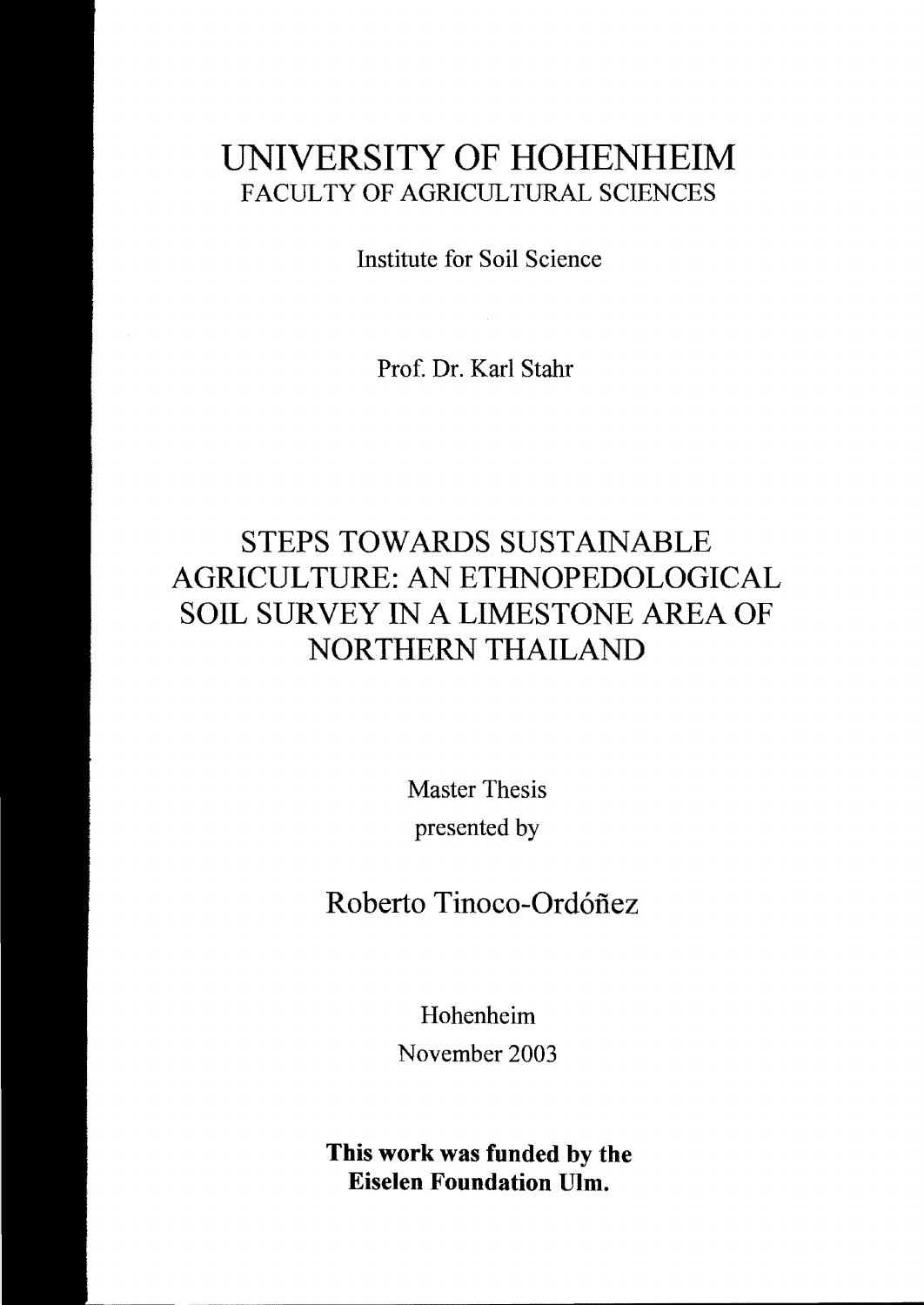## 5 **CONCLUSIONS**

Clay illuviation was recognized as prominent characteristic for soils in Bor Krai catchment. Argic horizons were confirmed after lab analysis . *Luvisol* and *Cambisol* were identified as the most common in the catchment after the Key Reference of Soil Resources (FAO, 2001). This information is based on preliminary data and should be confirmed by further and more accurate laboratory analysis, specially concerning texture. Trends in chemical and physical features are evident between soils, and relations may be established in terms of their position in landseape (see **Figure** 18)8. Updated information mayaiso derive taxas to low level units. Those soils reported as *Luvisols* so far, and are darker in chroma, are mainly located on slopes of low inelination, whereas pale and mottled Luvisols (ev. *Stagnie)* are common on larger and steepest slopes. Profiles located elose to the settlement showed also high anthropogenie influence due to remotion for road and other infrastructure (see new road on **Figure** 9). All soils elassified as Cambisols are located on basin land (except profile 7). Phosphorous deficiency was recognized as main limiting factor for almost all soils, this has been also reported for other soils developed on Limestone in the same area defined as slope complex (Soil Map of Thailand, scale 1:1 ,200,000, Vijarnsorn et al. 2002.).

Labu informants recognized 5 to 6 soil classes by local names. Colour and texture where main features considered for this; most soil features mentioned by them are restricted to the surface horizons, but others are common for deeper horizons, to which they refer frequently when describing soils. No comparison between loeal soil classes and the scientifie soils taxa can be established so far (see section 4.5.4 for discussion concerning land use area). Special landform features are also recognized and described. This information together with crop performance is used to take decisions about type of erop system and rotation to establish (rice, maize, fallow), and/or eventually type of amendment, but to know to which extend this is considered, further work is required (field trips, on site observation and dynamies) during complete seasons. Erosion and land degradation were not mentioned directly as problems by informants; elements beyond the natural world are thought to have major influence and are expressed rather symbolically (see section 4.5.3). This was also evident when trying to approach a loeal concept of fertility (see **Figure** 26). This should not be interpreted as a passive attitude.

Non-crop woody and herbaceous species might be considered by Bor Krai Labu farmers as indicators for soil quality. This is a common features for other groups practicing slash and burn and fallowing in SE-Asia. Approaching this knowledge in an integrative way might help to derive new and valuable information (see **Figure** 27). Local farmer seems to follow a script in response to temporal and spatial patterns of this natural plants. Those plants in very early succesional stages of recently cleared and burned fields are considered "weeds", and require hard work to remove manually. The remotion of these weeds might suppose an important factor of erosion. Whereas those natural species found in fallows > 1 year might be appreciated either for their use in the household.

<sup>&</sup>lt;sup>8</sup> As no published topographic map includes the last infrastructural changes for the catachment, special emphasis was given to actualize using GIS tools. Subcatchments were also identified, georeferenced and labelled.